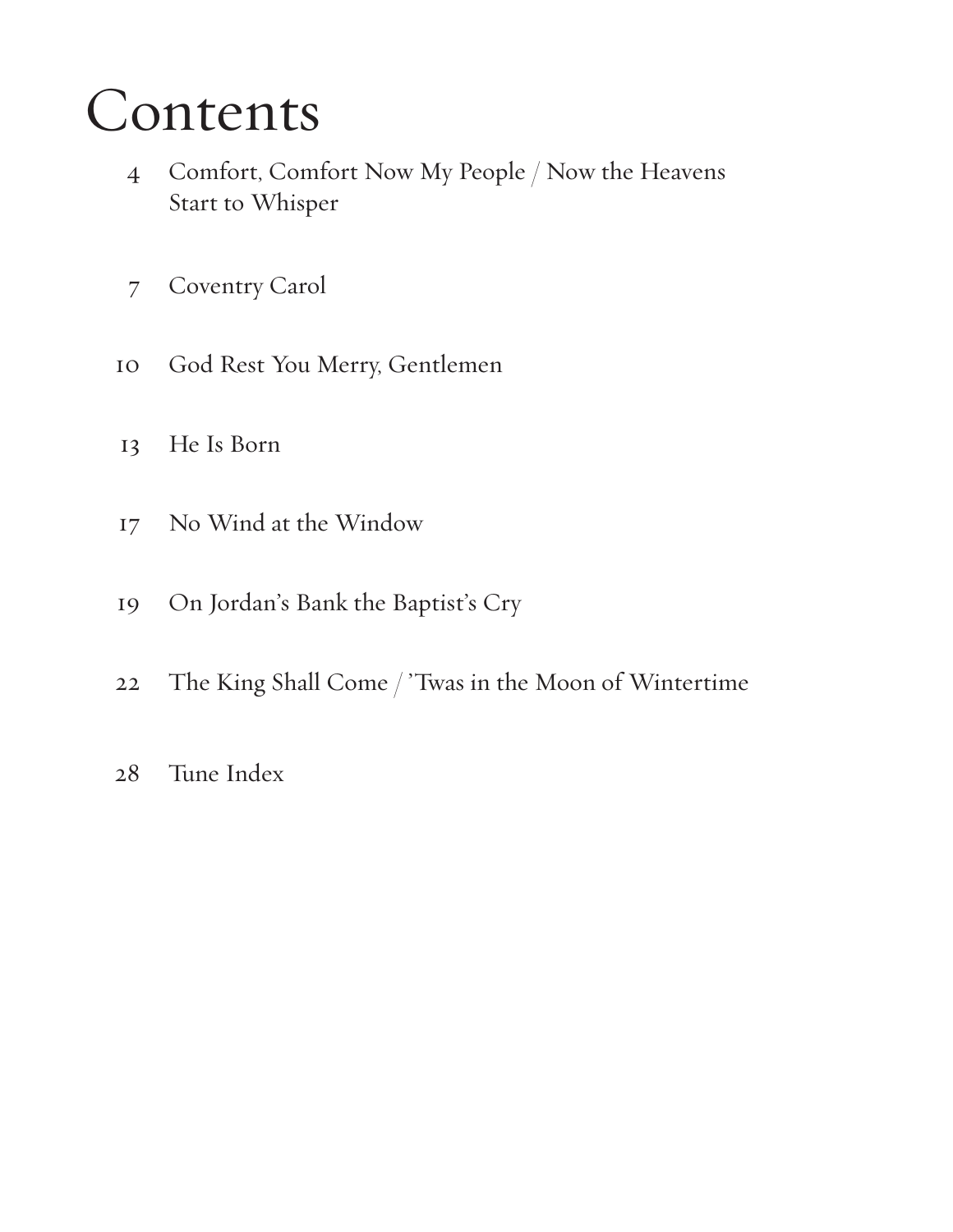#### Comfort, Comfort Now My People / Now the Heavens Start to Whisper

Suo Gân FREU DICH SEHR setting, Sylvia Oines









Tunes: Suo Gân, Welsh melody Setting © 2022 Augsburg Fortress. All rights reserved. Freu dich sehr, *Trente quatre pseaumes de David,* Geneva, 1551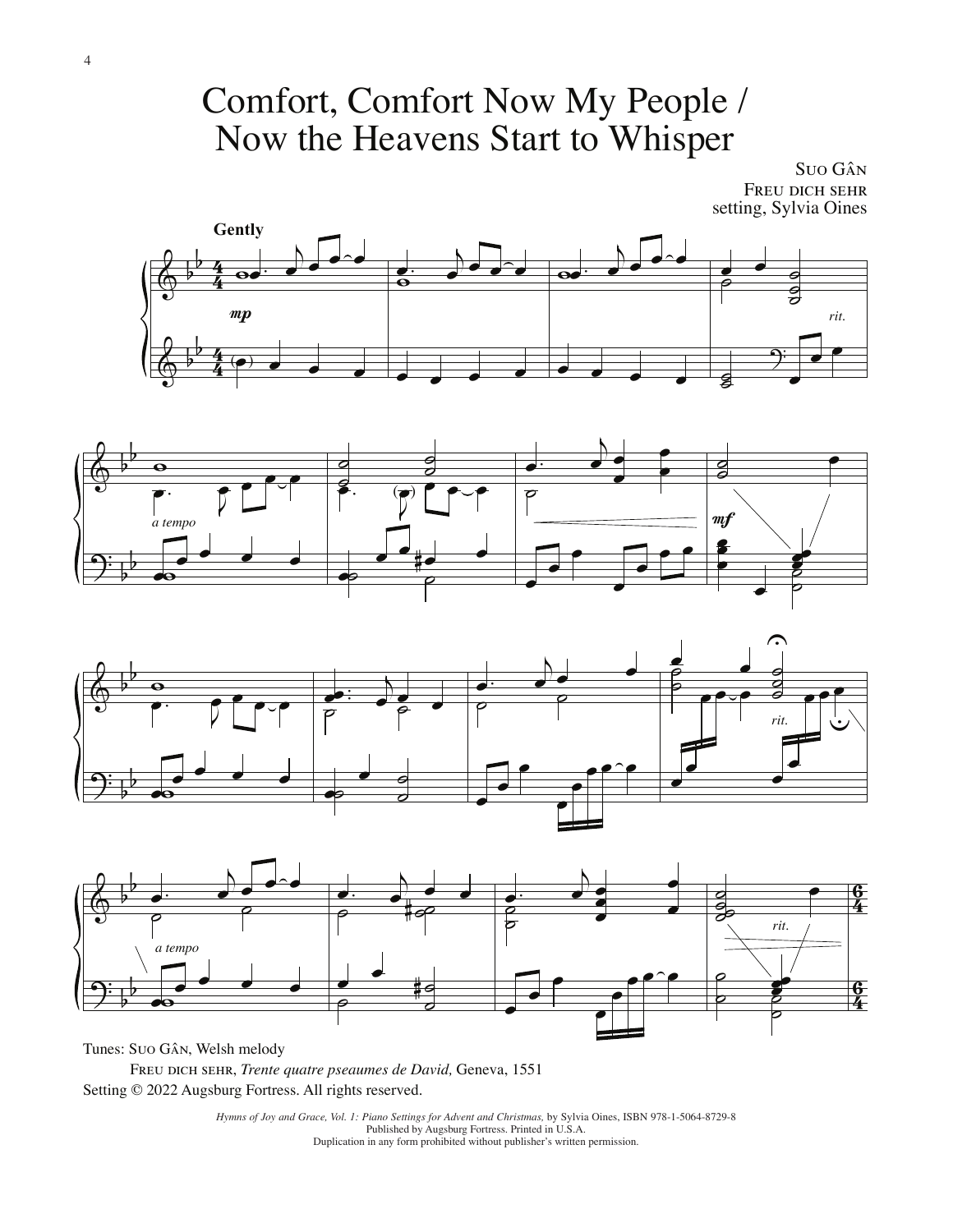







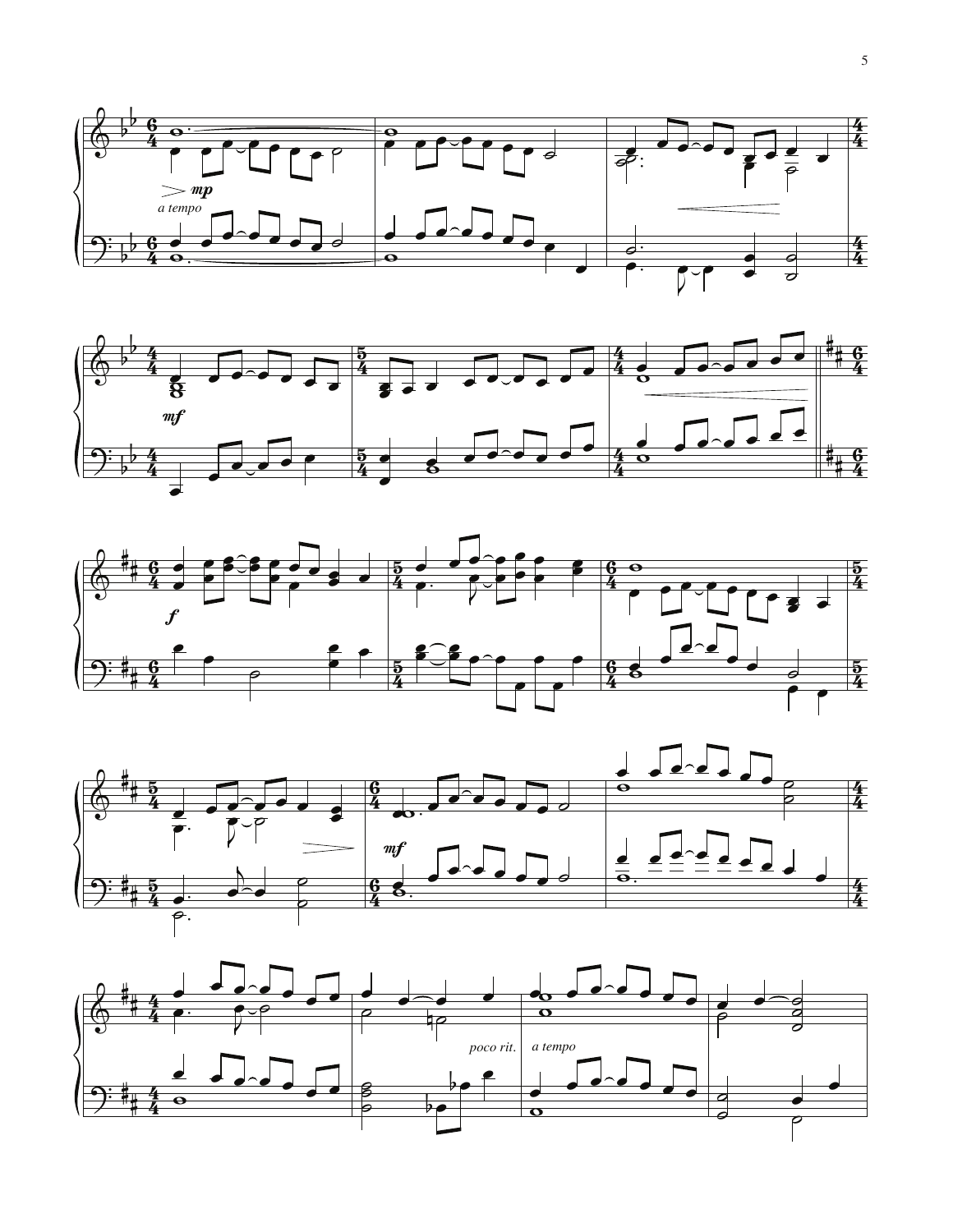## Coventry Carol

COVENTRY CAROL setting, Sylvia Oines









Tune: English carol, 16th cent. Setting © 2022 Augsburg Fortress. All rights reserved.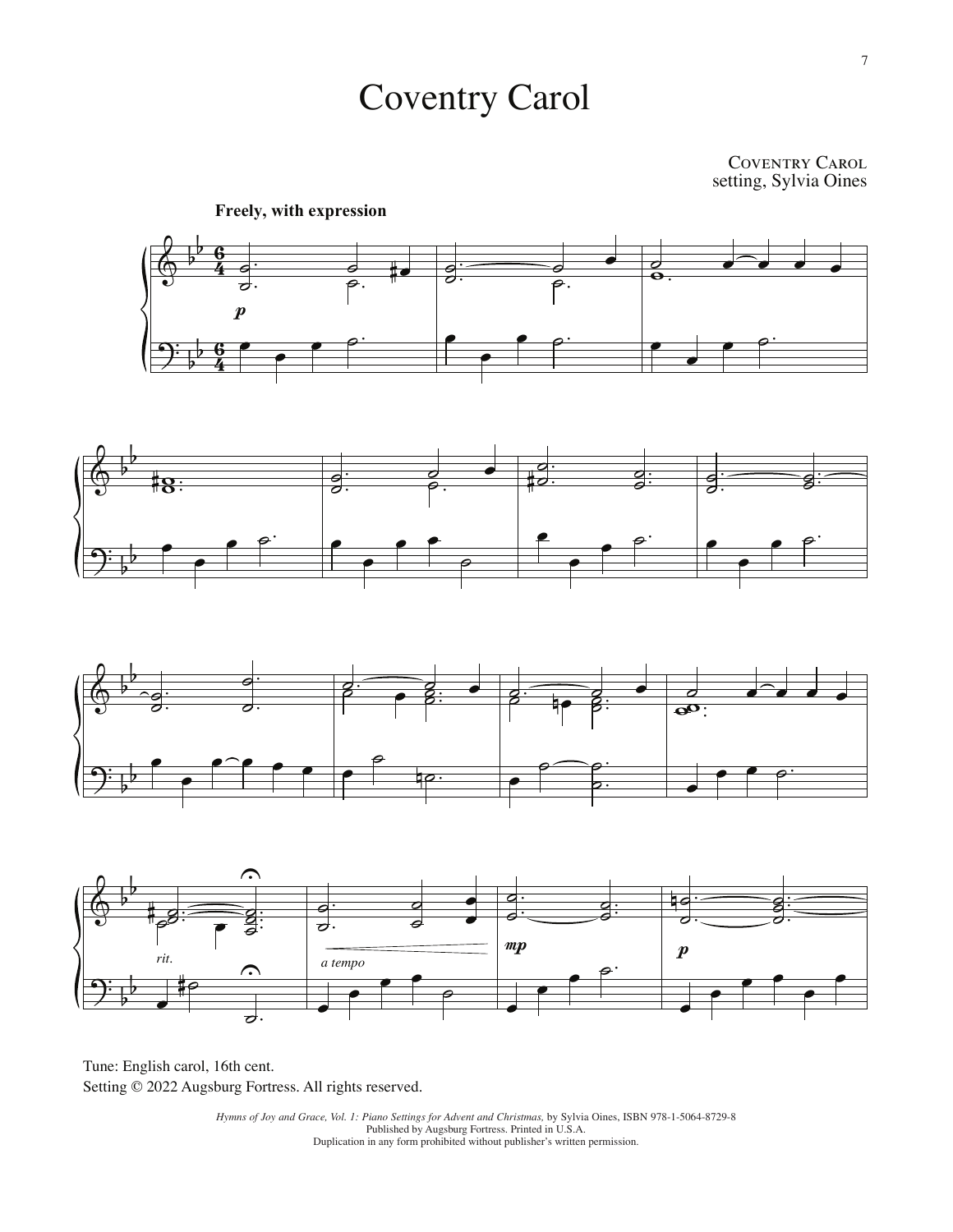God Rest You Merry, Gentlemen











Tune: English traditional, c. 16th cent. Setting © 2022 Augsburg Fortress. All rights reserved.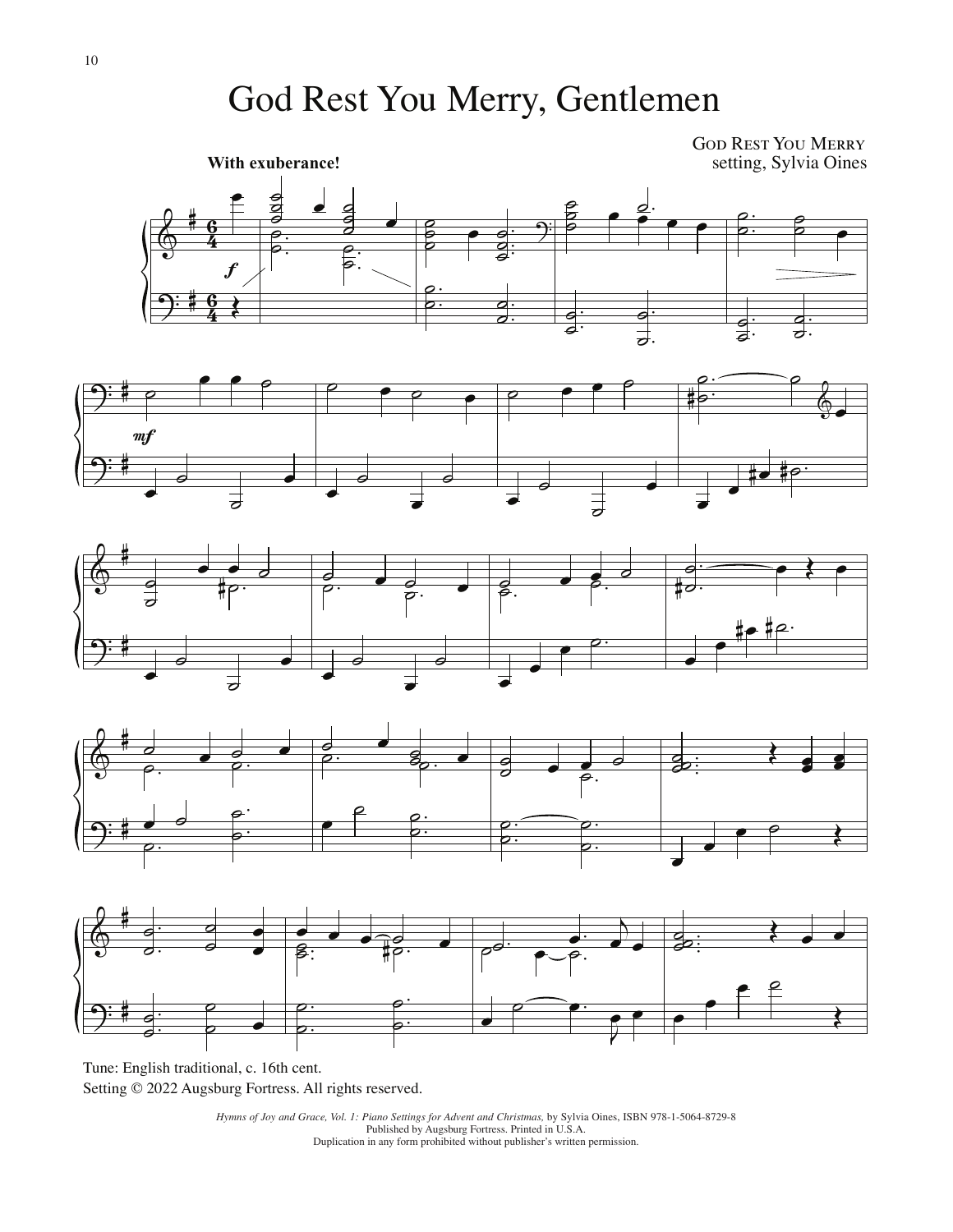#### He Is Born

Il est né setting, Sylvia Oines









Tune: French carol, 18th cent. Setting © 2022 Augsburg Fortress. All rights reserved.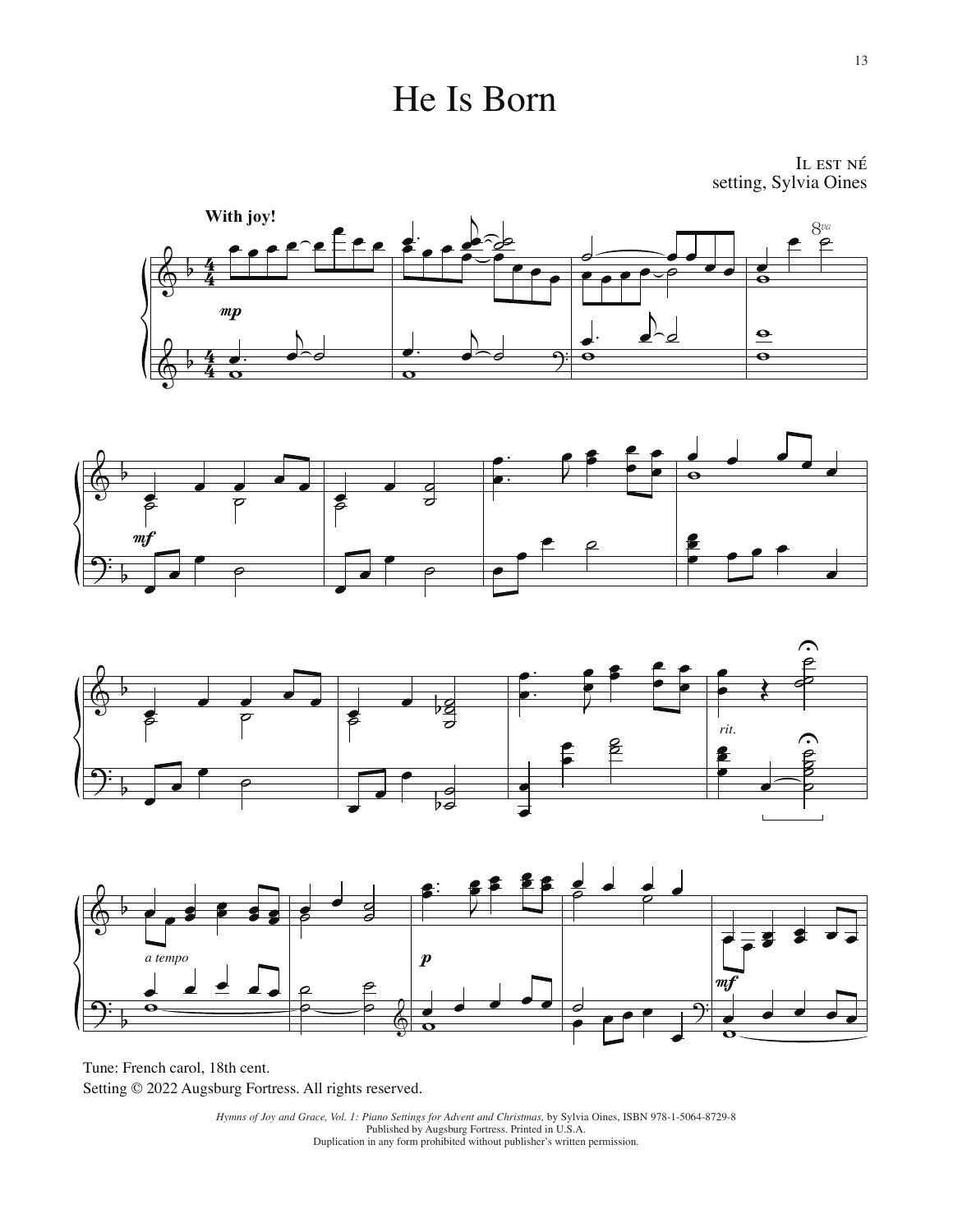







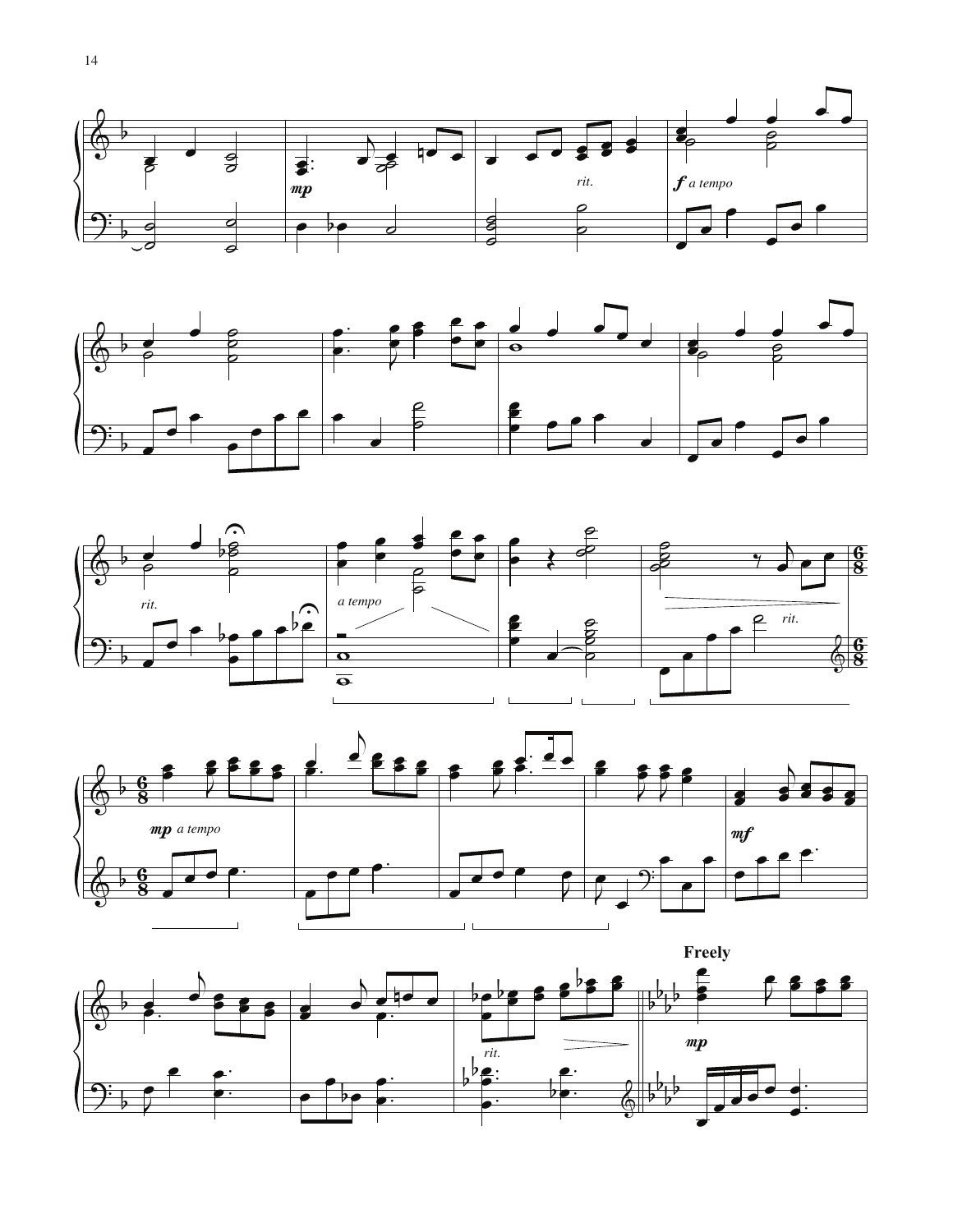No Wind at the Window

**COLUMCILLE** setting, Sylvia Oines











Setting © 2022 Augsburg Fortress. All rights reserved.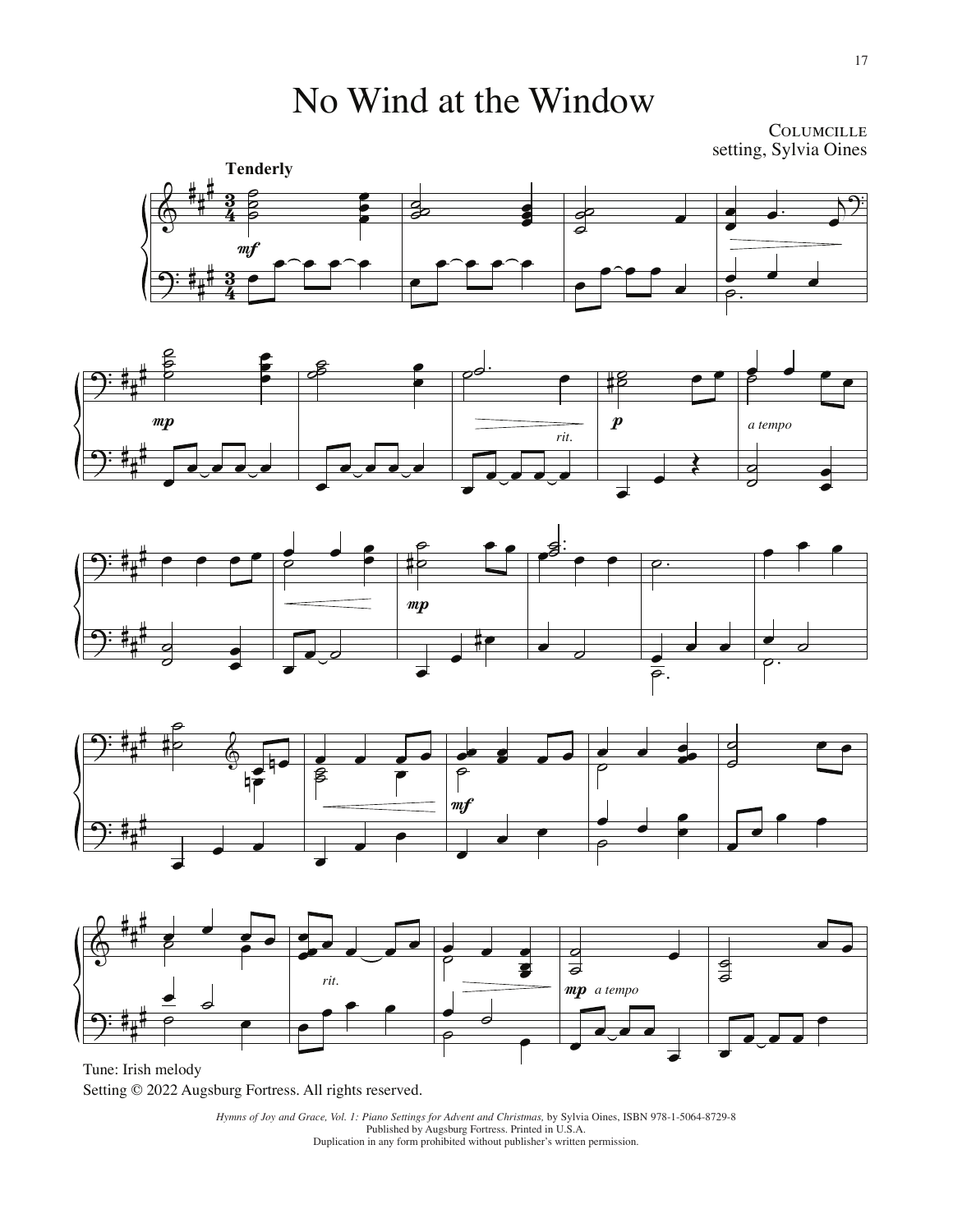## On Jordan's Bank the Baptist's Cry

PUER NOBIS setting, Sylvia Oines









Tune: European tune, adapt. Michael Praetorius, 1571–1621 Setting © 2022 Augsburg Fortress. All rights reserved.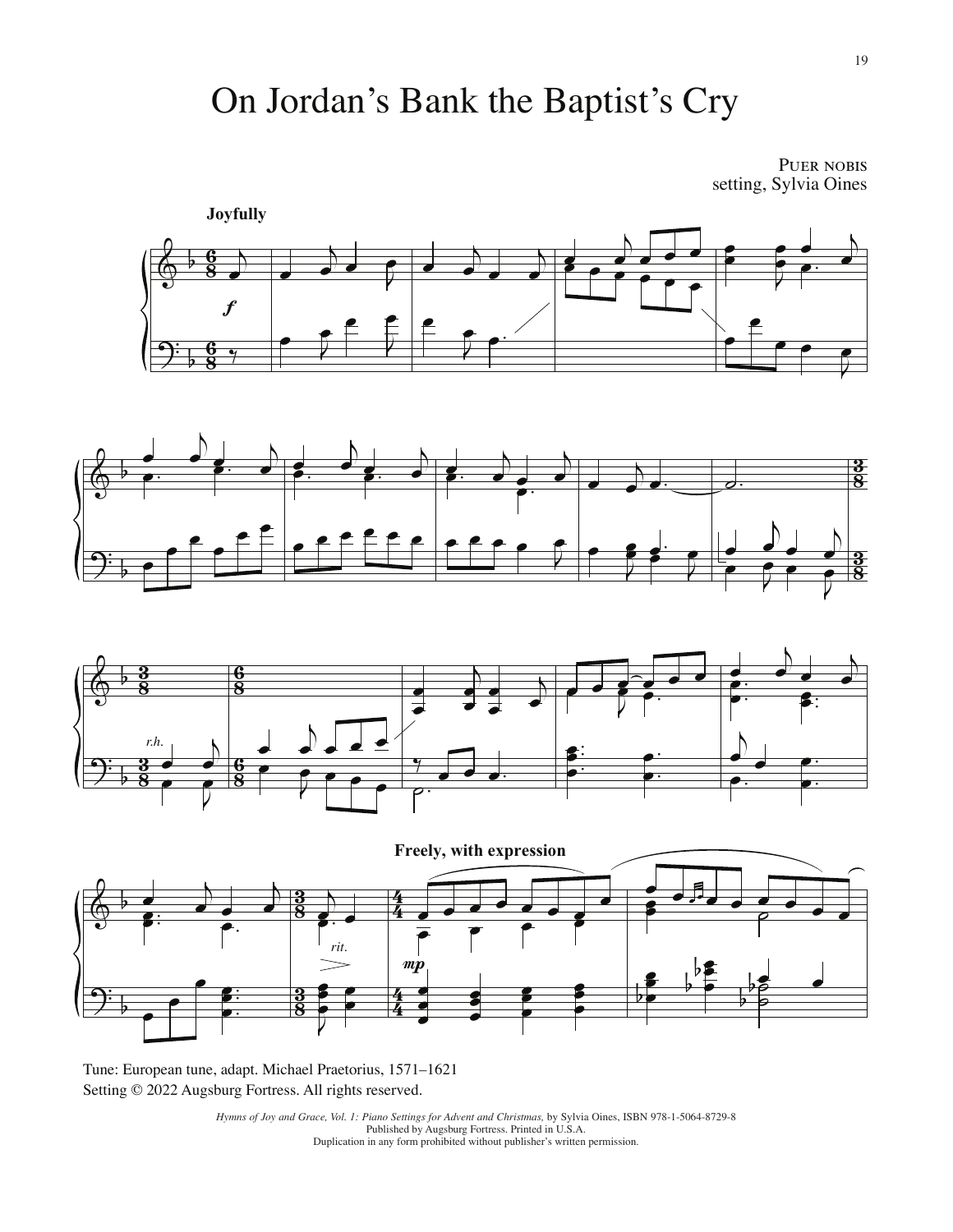#### The King Shall Come / 'Twas in the Moon of Wintertime

**CONSOLATION** Une jeune pucelle setting, Sylvia Oines









Tunes: Consolation, A. Davisson, *Kentucky Harmony,* 1816 UNE JEUNE PUCELLE, French folk tune, c. 16th cent.

Setting © 2022 Augsburg Fortress. All rights reserved.